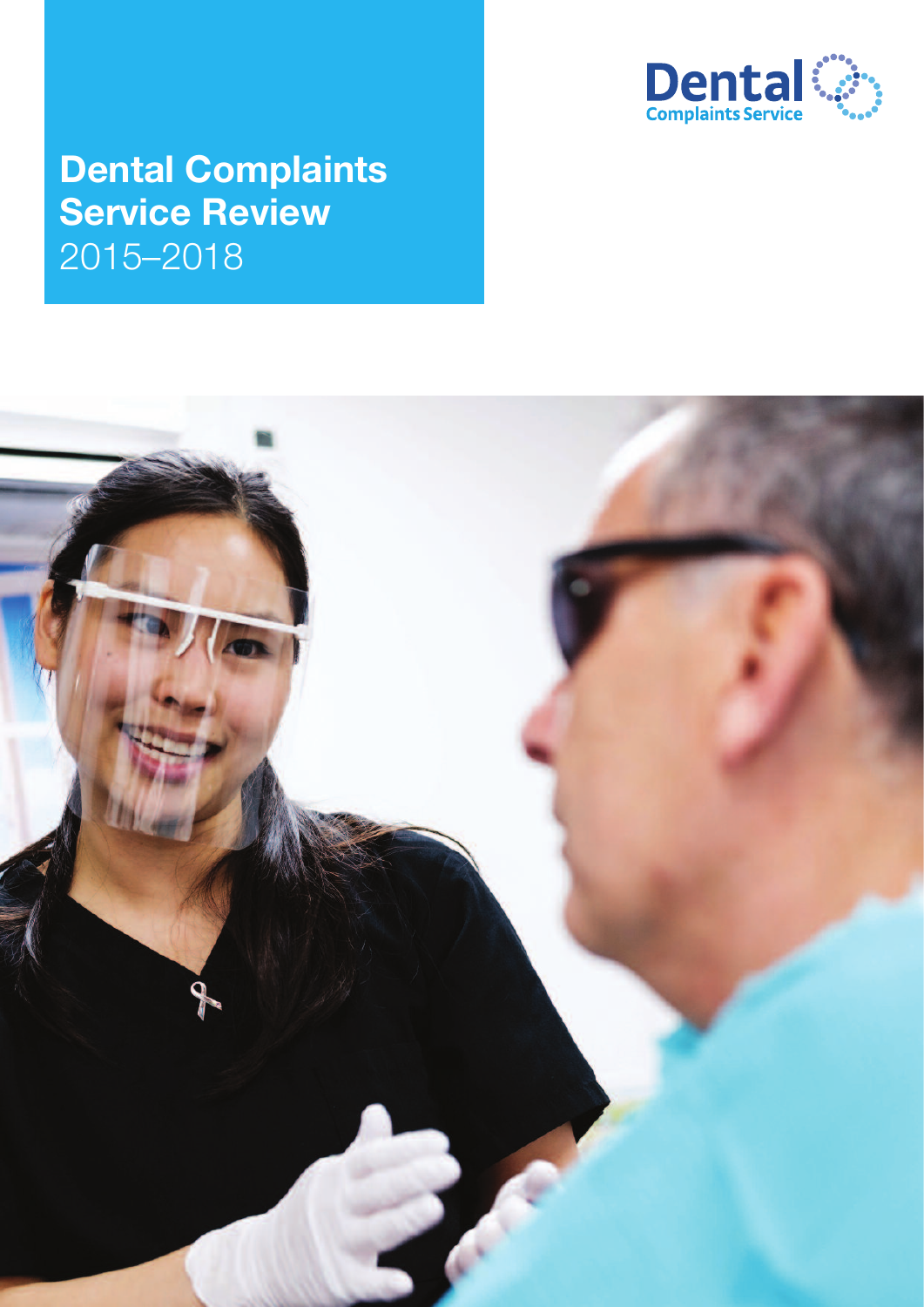# **Contents**



\*\*\*\*\*\*\*\*\*\*\*\*\*\*\*\*\*\*\*\*\*\*\*\*\*\*\*\*\*\*\*\*\*\*\*

| <b>Introduction</b>                  | 3  |
|--------------------------------------|----|
| 2015 to 2018 in figures              | 5  |
| <b>Enquires</b>                      | 5  |
| Cases                                | 8  |
| <b>Case resolution times</b>         | 9  |
| Feedback                             | 11 |
| <b>Complaint types</b>               | 12 |
| <b>Case studies</b>                  | 14 |
| <b>Working with our stakeholders</b> | 17 |
| <b>Looking ahead</b>                 | 19 |
|                                      |    |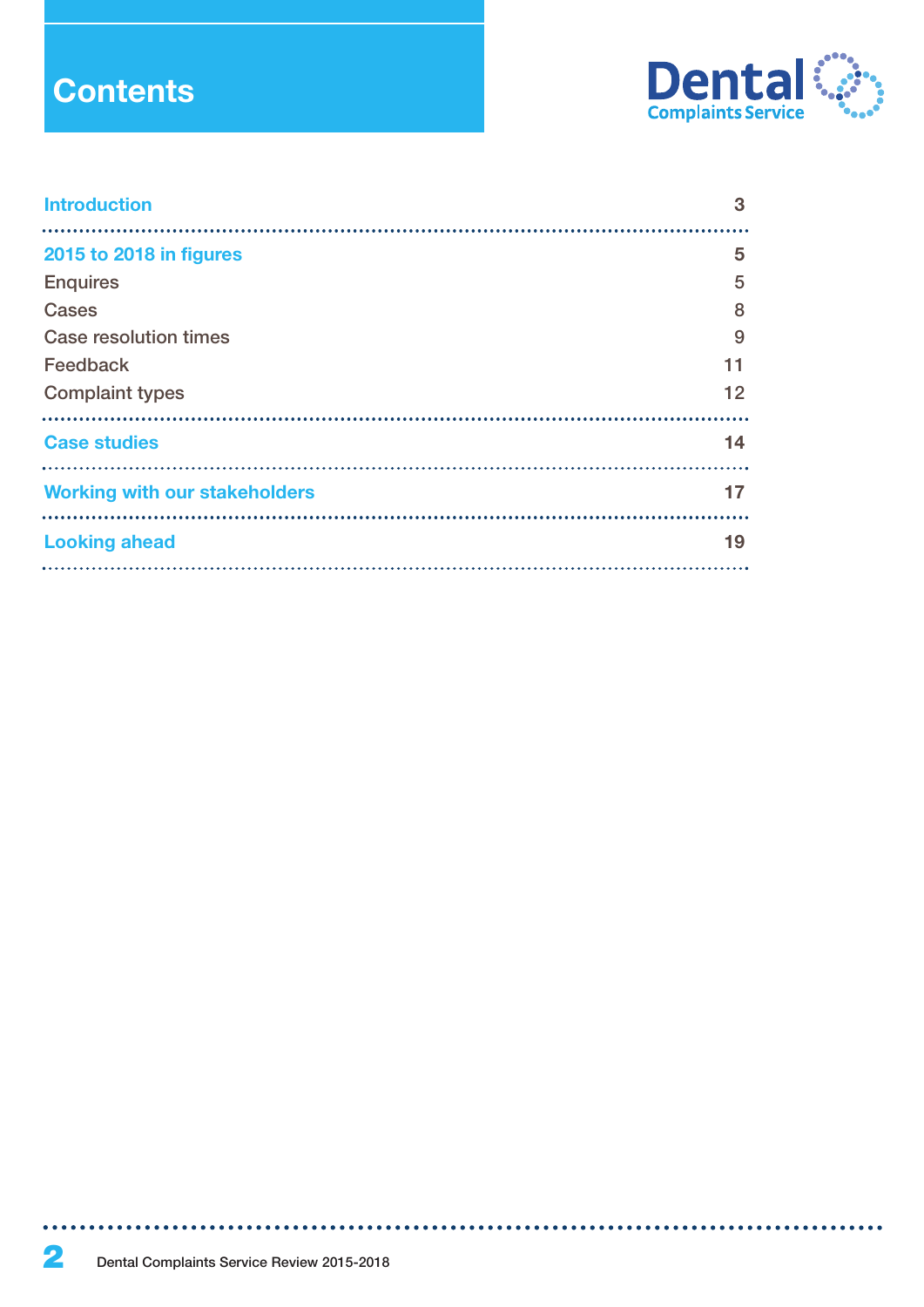## **Introduction**

The Dental Complaints Service (DCS) is funded by the General Dental Council, which regulates dental professionals in the UK. We have been helping patients to resolve complaints about private dental treatment since 2006. During that time, we have seen many changes within dentistry, the kinds of treatment available, and in the way in which complaints are handled.



We have now helped to resolve more than 5,000 complaints and assisted with over 19,000 enquiries, while remaining committed to our ethos: to be impartial, fair and free.

Unlike most other services, the best measure of our success is a reduction in demand for the service we offer, which ranges from simple advice on how to seek local resolution to our panel meeting service. I am happy to report that we now handle around 600 complaints a year, compared to just under 900 at the peak of our demand in 2009. It is also important to note that more complaints are now being resolved at an earlier stage, which is reflected in the fact that we now have only 42 panel members, compared to 200 at our inception. These are positive signs of progress and reinforce the message that complaints can, and are, being resolved locally.

The nature of the complaints we handle is also changing. Previously, we could expect to receive most complaints about crowns, dentures and fillings. Whereas today, with the increasing availability of more sophisticated and complex treatments, orthodontics is attracting the highest number of complaints. We also see far more elective / cosmetic treatment being undertaken.

Whilst providing a fair and impartial service is our priority, we must also remain cost effective and responsive to changes within the profession and wider environment. In recent years, we have worked hard to achieve marked improvements in our ability to progress cases more rapidly and to signpost enquiries appropriately, ensuring only high-risk cases are referred for investigation by the GDC's Fitness to Practise function. We aim to make an initial review of all complaint enquiries we receive within two days and to conclude 80% of cases within 90 days.

In 2017, we started a review into our operations to ensure we continue to deliver best value, in terms of both cost and efficiency. In May 2018, we moved offices from Croydon, to the General Dental Council's offices in Wimpole Street, West London, to cut our operating costs. However, we remain entirely impartial in the way in which we perform our role.

Alongside this move, we have restructured our operations to improve efficiency and I am delighted to say that this was completed without any detrimental impact on our service levels throughout.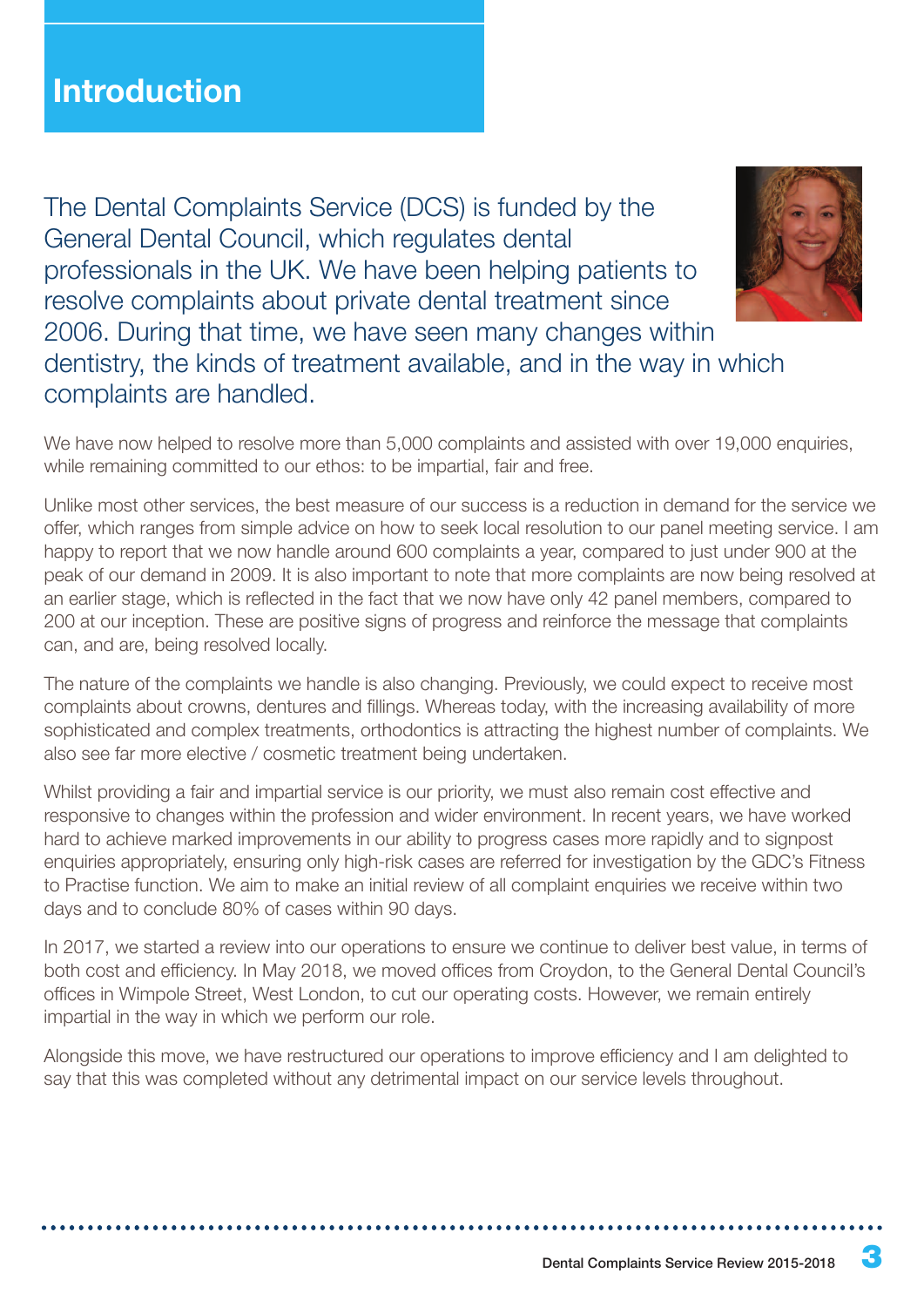## **Introduction**

Recently, after extensive consultation across the sector, we have also expanded our remit to aid people who have complaints about treatment they have received under private dental plans. Take-up of this has been slow, but we hope more patients and practices will use the service through 2019, as they become aware of its availability.

This is not the end of the story. We recognise in a changing world of new treatments, provider funding options (NHS, private, private healthcare, insurance) and the evolving regulatory environment, it is appropriate to review the role we play in the broader landscape. In conjunction with the GDC, we are undertaking a further review of the service, particularly in response to the strategic initiative set out in Shifting the balance and recent developments in complaint handling across the sector. This will consider the future nature of any service, funding requirements and mechanisms together with delivery models. We plan to publish recommendations next year.

Finally, I would like to thank the DCS team for their hard work and commitment, the dental profession and the indemnifiers who engage with us to enable patients to raise their complaints and find a route to resolution. Without your co-operation our service could not succeed, leaving private patients with no impartial means of resolving their complaint when they are unable to resolve it with the dental professional themselves.

Michelle Williams Head of DCS Operations

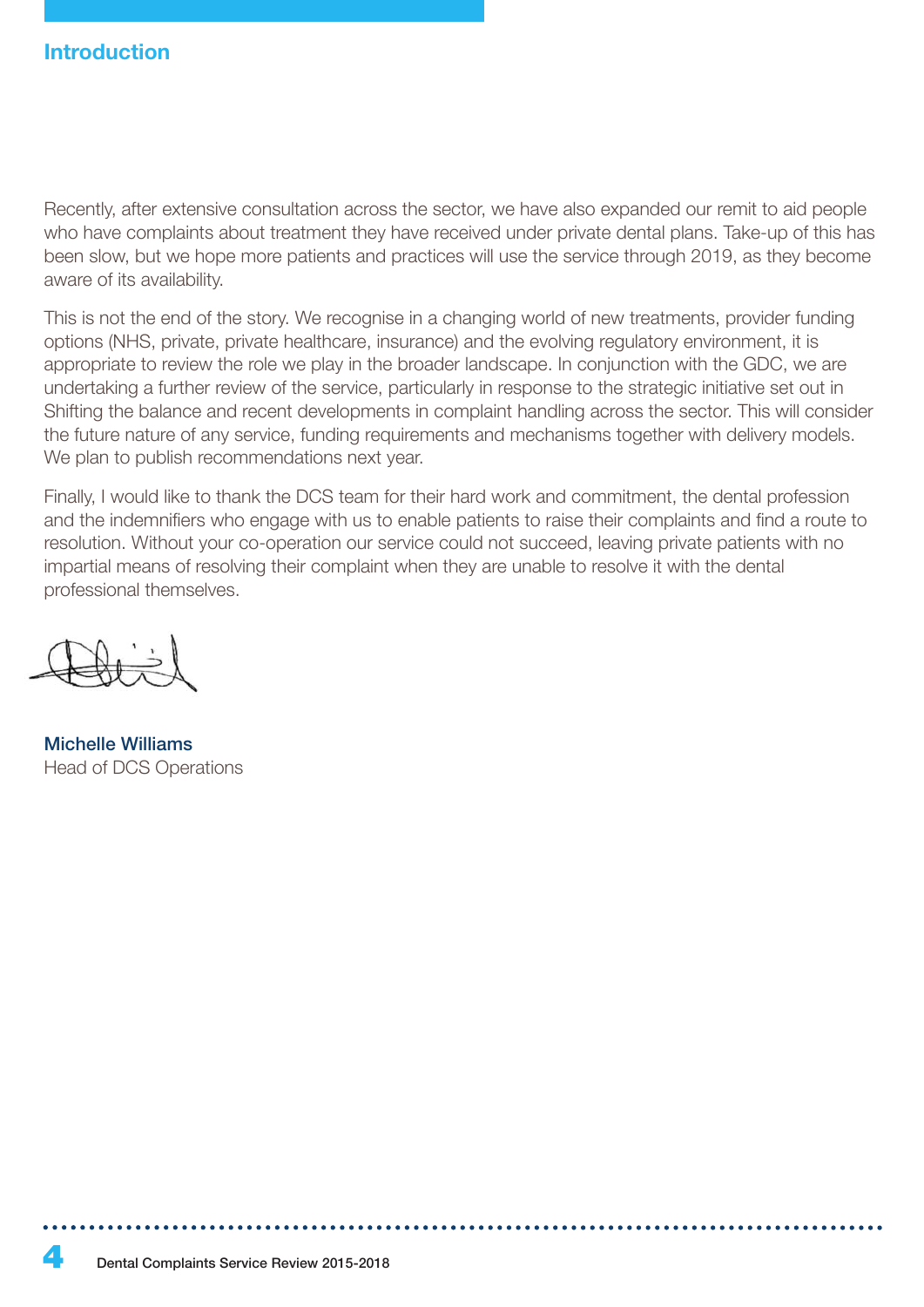In this section we have provided statistics around the key stages of our process of helping private dental patients and dental professionals to resolve complaints about private dental care fairly and efficiently.

For more information on the role of the DCS visit our website: https://dcs.gdc-uk.org/

## **Enquiries**

We record data for all initial enquiries and complaints that we receive and have seen a decline in call volumes over the last two years, as is highlighted in Graph 1, as more people move towards contacting us electronically. This trend continues in 2019, with the amount of webforms doubling each month in comparison to 2018.

We aim for at least 80% of enquiries to be processed within two working days and have maintained our informal process of contacting the patient over the phone to discuss their concern and advise them on the best way to progress the matter. This means providing them with the information they need to seek local resolution with the dental professional directly and signposting them to the correct organisation should this not be successful.

The following graphs show the differing numbers of enquiries that were received between 2015 and 2018 and how they were handled or signposted.



#### **Graph 1:** Number of enquiries 2015–2018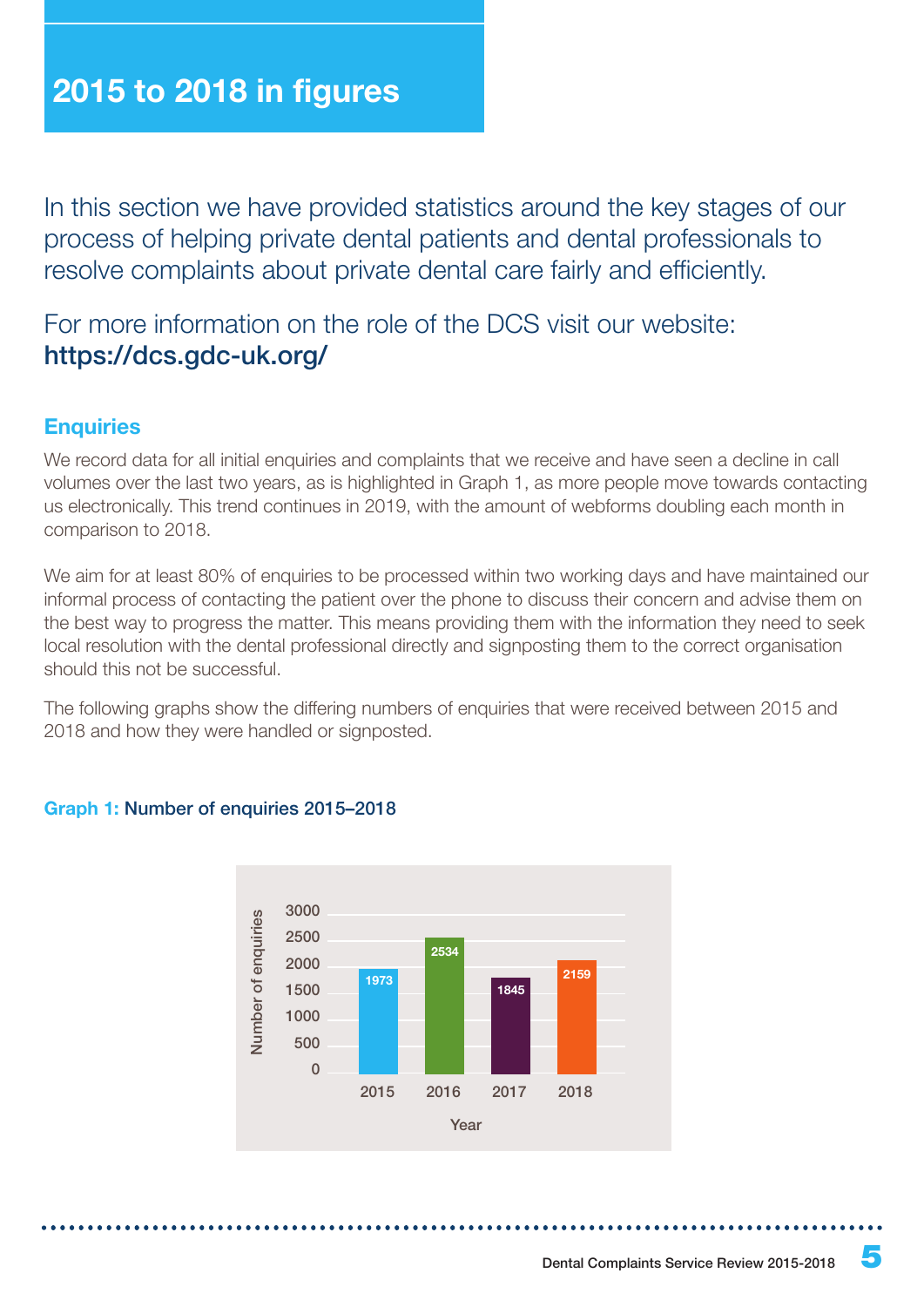

#### **Graph 2:** How enquires were handled/signposted 2015

#### **Graph 3:** How enquiries were handled/signposted 2016

![](_page_5_Figure_4.jpeg)

. . . . . . .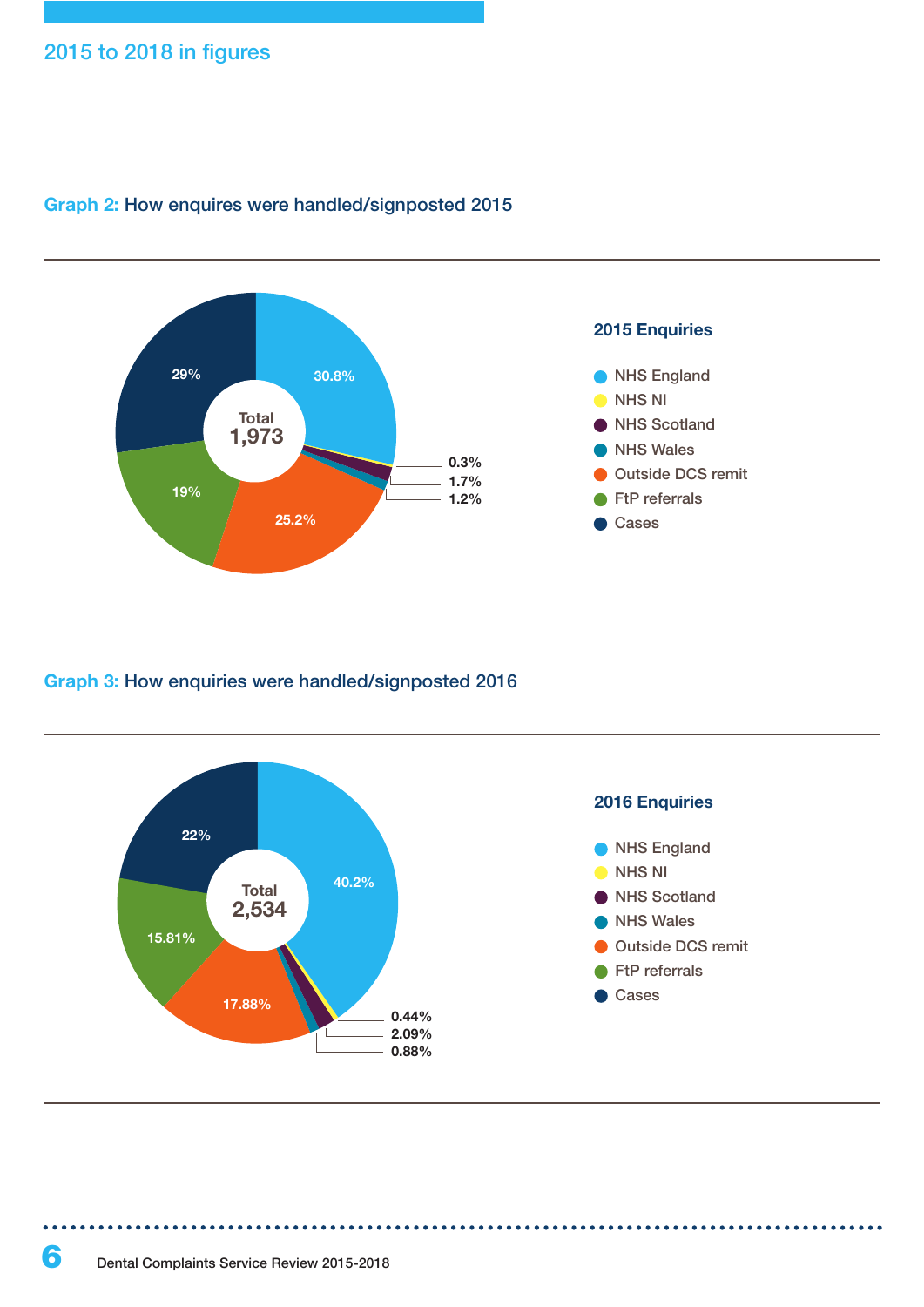![](_page_6_Figure_1.jpeg)

#### **Graph 4:** How enquires were handled/signposted 2017

#### **Graph 5:** How enquires were handled/signposted 2018

. . . . . . .

![](_page_6_Figure_4.jpeg)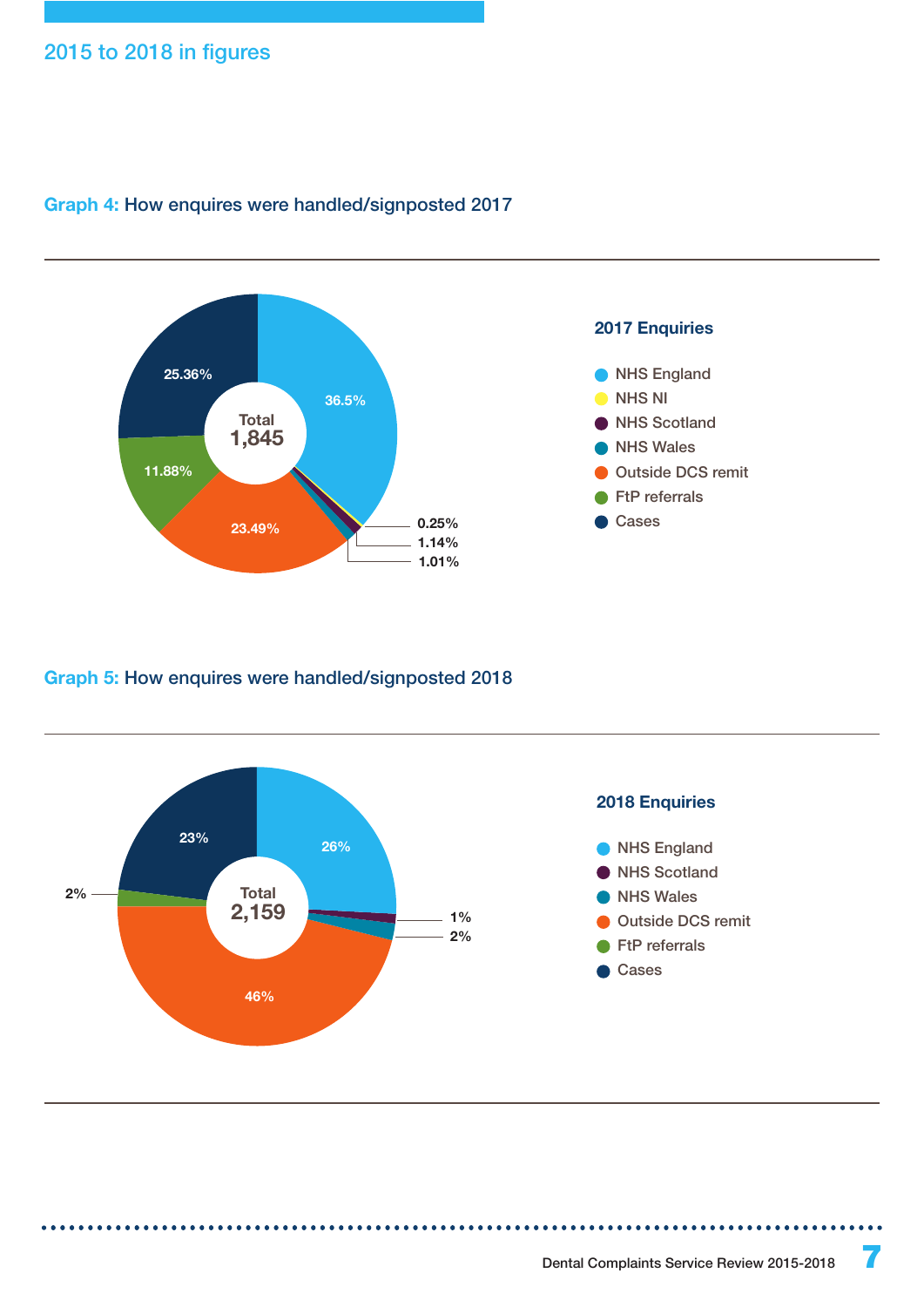![](_page_7_Figure_1.jpeg)

#### **Graph 6:** Responding to enquires within 2 working days KPIs 2015–2018

#### **Cases**

All enquiries which either fall within the DCS remit or where FtP concerns arise, are logged and processed as cases. The graph below highlights the total number of cases that were received during the review period, as well as the number of referrals made to FtP and those within our remit.

![](_page_7_Figure_5.jpeg)

**Graph 7:** Total number of cases, FtP referrals and cases in remit 2015–2018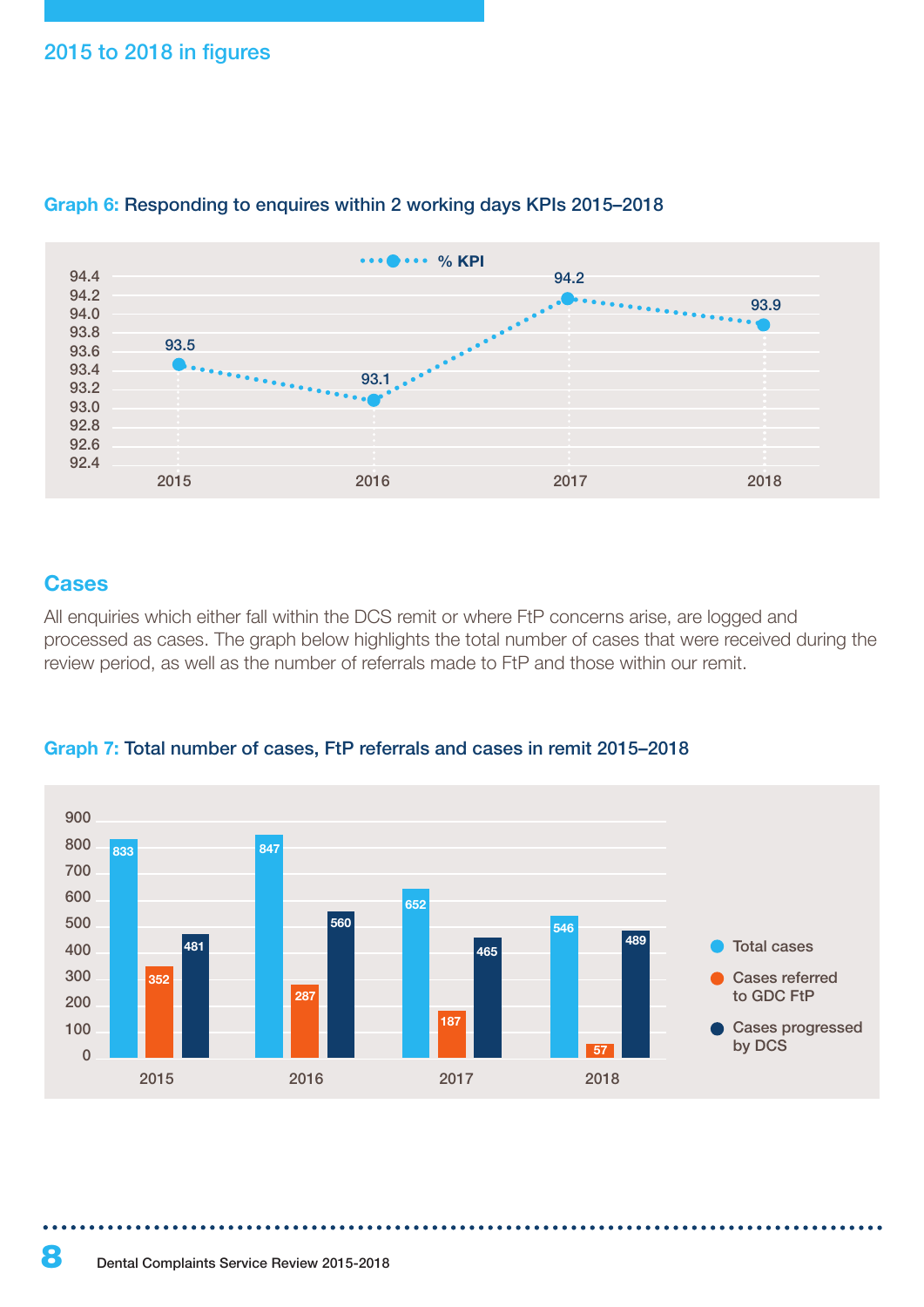The fall in the number of cases is due to the work completed in Phase 1 of the DCS review, which involved reviewing the FtP referral criteria following feedback from the profession and the GDC. Evidence showed that the criteria threshold was too low, and the referrals were not proportionate, as 86% of cases were not passing the first stage assessment undertaken by the GDC, the 'triage test'. As a result of the change to referral principles, where only high-risk cases are referred, our referral rate has dropped significantly as is highlighted in graph 8, and confidence from the profession in the DCS has grown.

![](_page_8_Figure_2.jpeg)

#### **Graph 8:** FtP referral rate 2015–2018

In addition to the change to the referral principles, patients are also now told how to raise any concerns directly with the GDC and cases can run concurrently. This ensures that patients are given the necessary information to allow them to progress their complaint as they feel necessary, notwithstanding mitigating the risk of a conduct concern not being investigated.

## **Case resolution time**

Following initial advice, enquiries that we can assist with are registered as a case. This first stage of our process is called the local resolution stage, where the DCS assist patients with clearly outlining their complaint to their registered dental professional and confirm how they would like the matter resolved.

The tables below show the average resolution time in days for the three different resolution methods: local resolution, facilitated resoultion and resolved at panel. For more information on these resolution methods visit the DCS website: https://dcs.gdc-uk.org/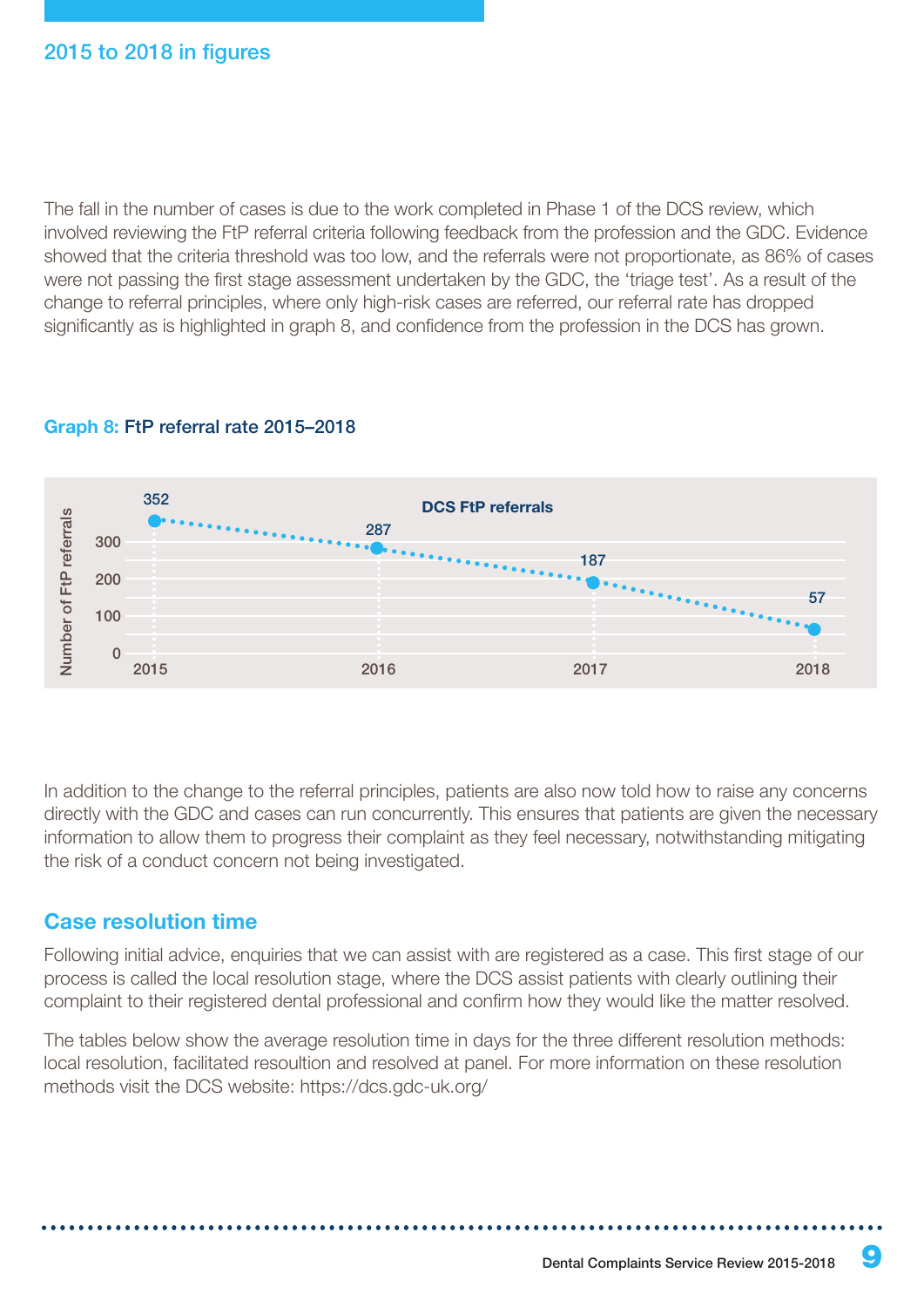**Table 1:** Percentage of complaints resolved by local resolution and average resolution time, 2015–2018

|      | <b>Average resolution</b><br>time (Days) | Percentage of complaints<br>resolved at Local Resolution |
|------|------------------------------------------|----------------------------------------------------------|
| 2015 | 46                                       | 74%                                                      |
| 2016 | 44                                       | 76%                                                      |
| 2017 | 40                                       | 66%                                                      |
| 2018 | 37                                       | 75%                                                      |

**Table 2:** Percentage of complaints resolved by facilitated resolution and average resolution time, 2015–2018

|      | Average resolution<br>time (Days) | Percentage of complaints<br>resolved at Facilitated Resolution |
|------|-----------------------------------|----------------------------------------------------------------|
| 2015 | 115                               | 24%                                                            |
| 2016 | 98                                | 23%                                                            |
| 2017 | 100                               | 32%                                                            |
| 2018 | 91                                | 24%                                                            |

#### **Table 3: Percentage of complaints resolved at panel and by average resolution time, 2015–2018**

|      | Average resolution<br>time (Days) | Percentage of complaints<br>resolved at Panel |
|------|-----------------------------------|-----------------------------------------------|
| 2015 | 244                               | $2\%$                                         |
| 2016 | 313                               | 1%                                            |
| 2017 | 212                               | 2%                                            |
| 2018 | 211                               | $1\%$                                         |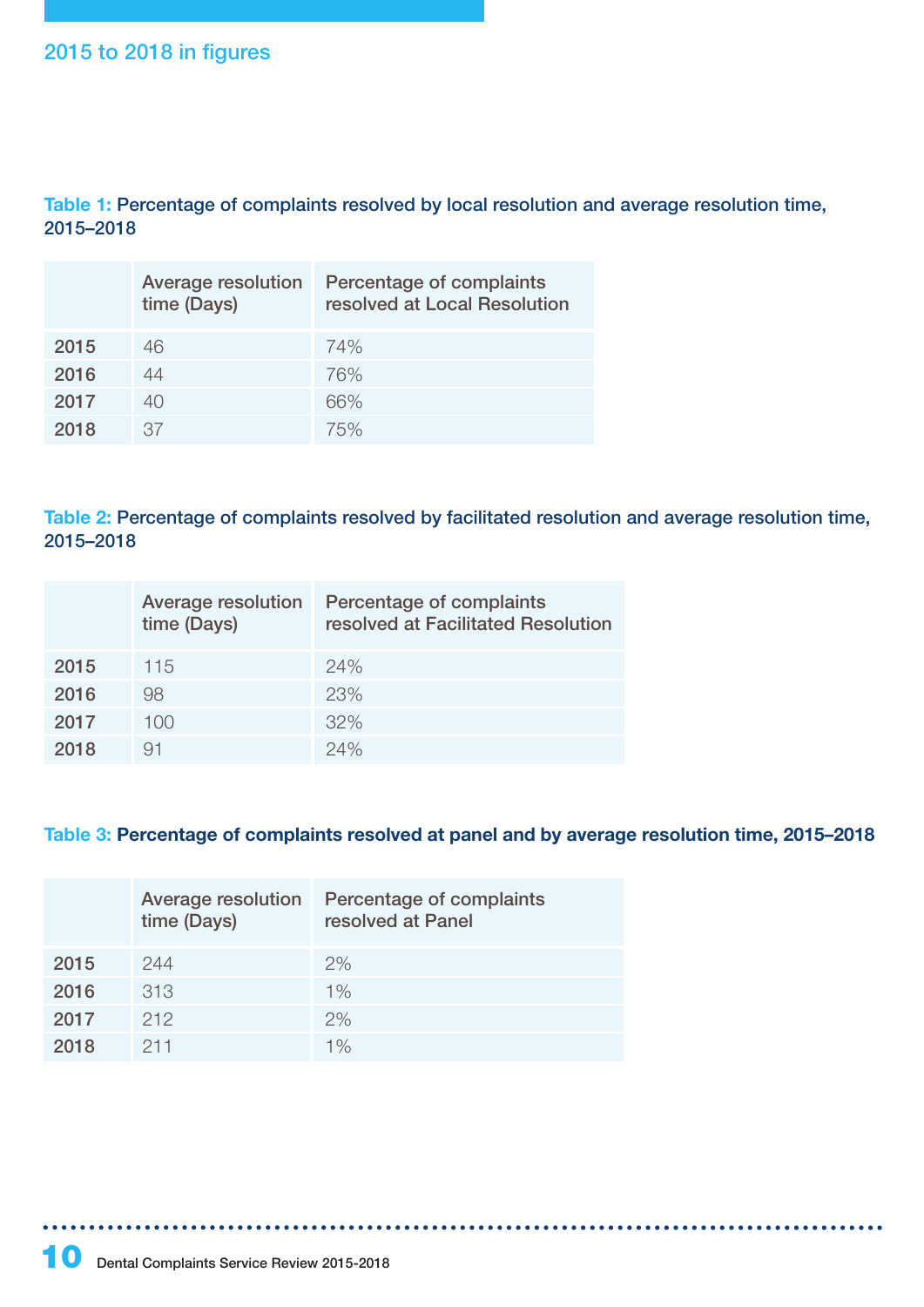Following Phase 1 of the DCS review, improvement in timeliness can be seen across all areas, together with a higher percentage of complaints being resolved at the local resoultion stage. We believe this benefits all parties; patients see their complaint resolved more quickly, registrants are not caught up in lengthy dialogue and we can focus on that small percentage of cases where for various reasons an independent voice is essential for resolution.

## **Feedback**

Feedback is sought from both patients and dental professionals at all stages of a case. The graph below highlights the feedback that we received from patients and dental professionals from 2015 to 2018. The number of feedback forms received have reduced following the operational and cost saving improvements made as part of the DCS review, where feedback is now sent electronically. The majority of feedback received is from patients. We have commissioned an independent survey in 2019 in order to obtain the views of the dental profession that use the service. The results of the survey will be published in early 2020.

### **Graph 9:** Feedback from case participants 2015–2018

![](_page_10_Figure_5.jpeg)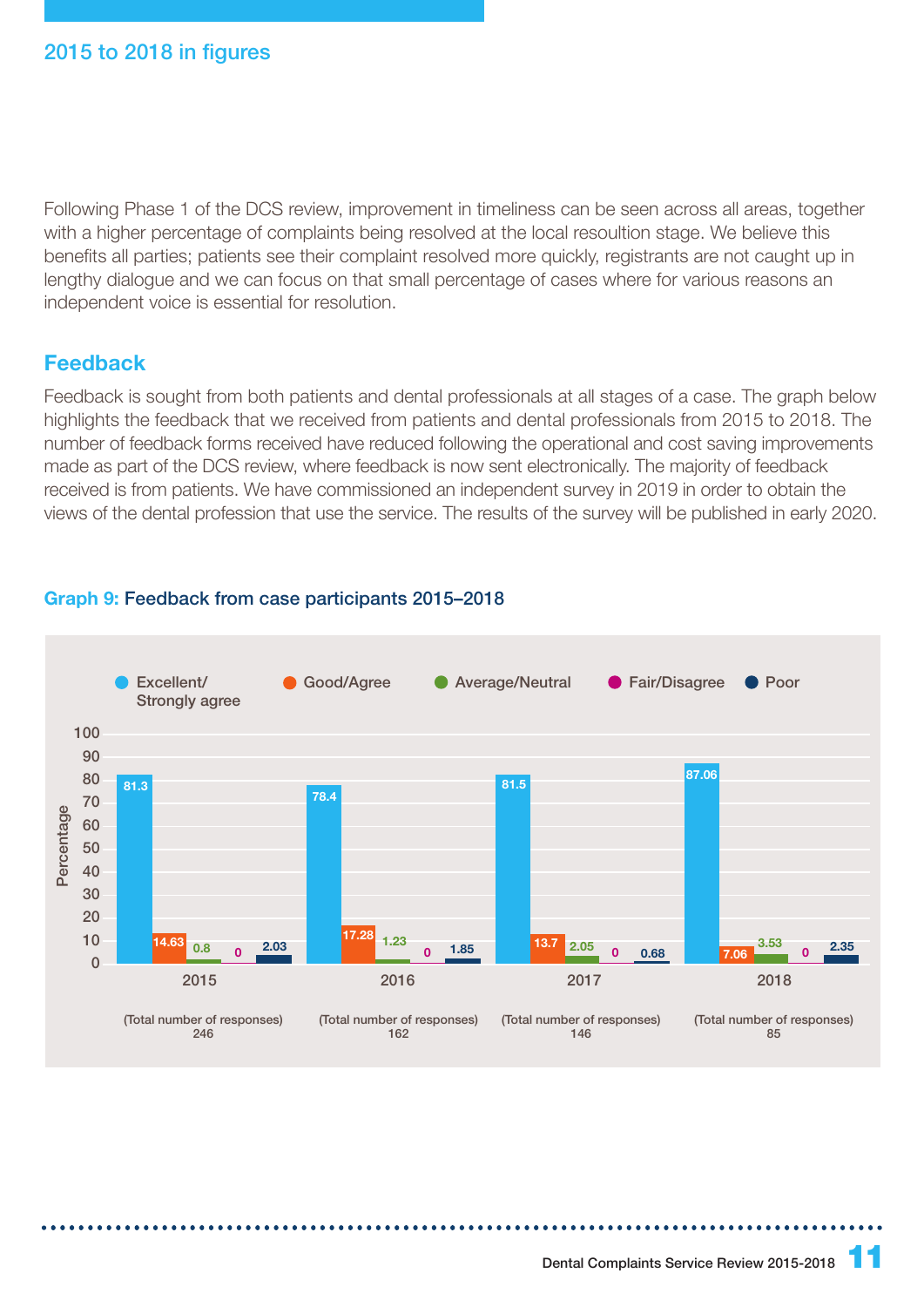## **Complaint types**

The most common issue raised by complainants was a perceived failure of treatment (85%). Other causes included inappropriate treatment (2%) or the treatment not being consistent with the treatment plan (3%).

An analysis of the complaints over the last four years is included below. We recevied the highest number of complaints in relation to orthodontics, fixed braces and removable braces. The second highest collectively were in relation to full and partial dentures with complaints regarding implants steadily increasing over the last four years. Complaints regarding crowns remain consistent year on year.

![](_page_11_Figure_4.jpeg)

## **Graph 10:** Complaint by treatment types 2015

#### **Graph 11:** Complaint by treatment types 2016

![](_page_11_Figure_7.jpeg)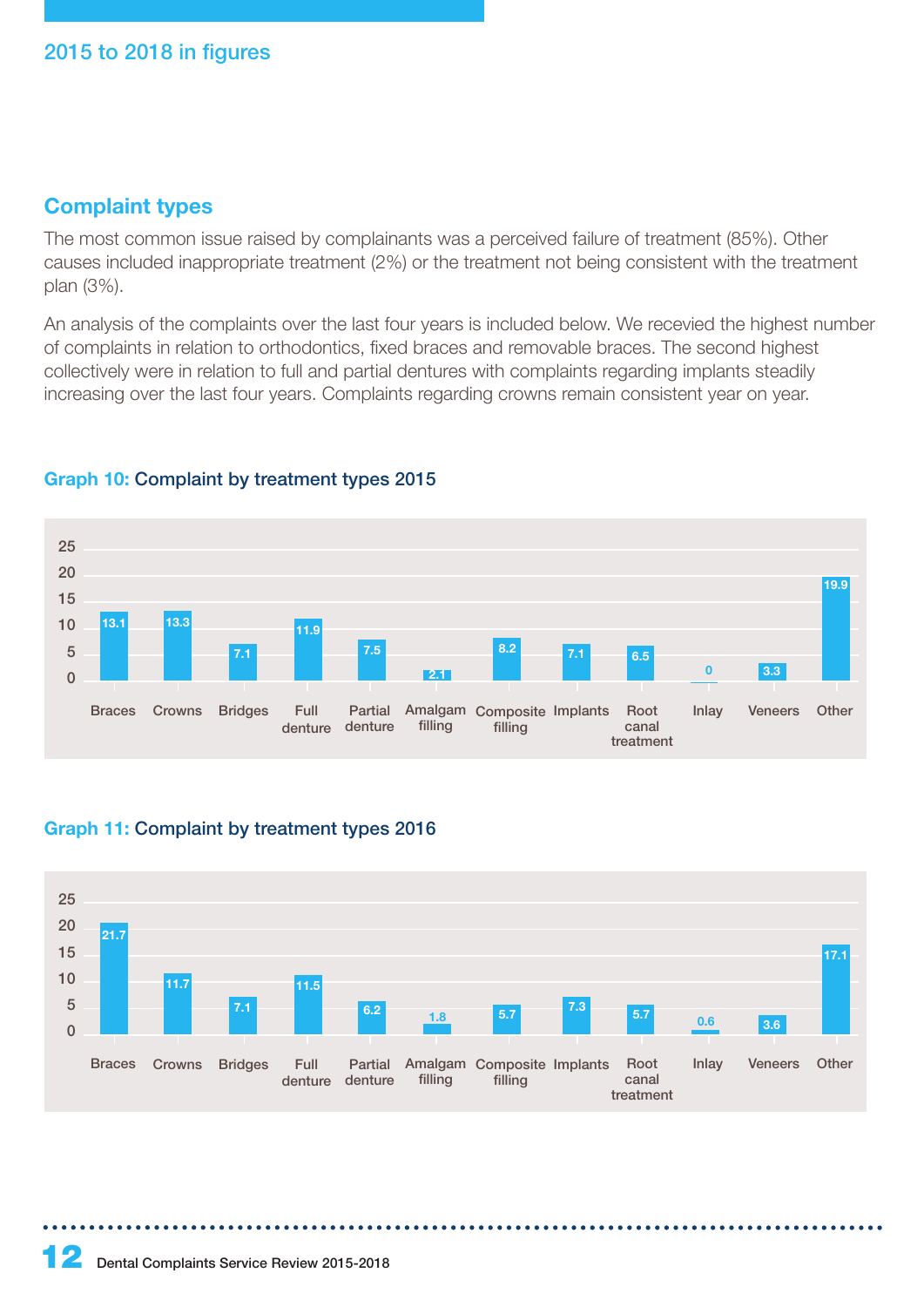![](_page_12_Figure_1.jpeg)

#### **Graph 12:** Complaint by treatment types 2017

### **Graph 13:** Complaint by treatment types 2018

. . . . . . . . . . . . .

![](_page_12_Figure_4.jpeg)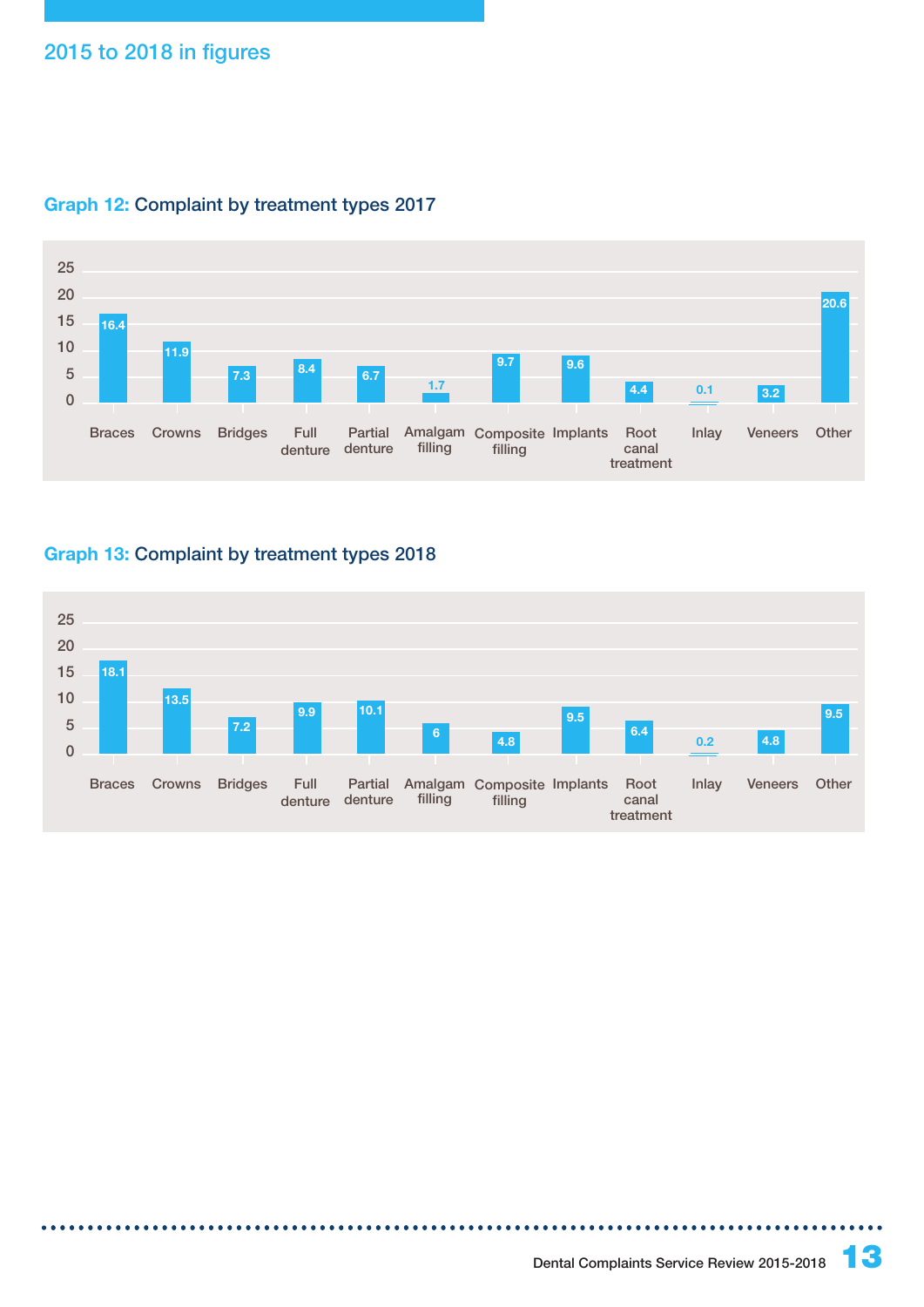We have provided the following case studies to highlight the types of complaints that are raised with the DCS and the potential outcomes that can be reached.

## **Case study 1: Local resolution**

#### The complaint

The patient had dentures fitted but was not happy with their appearance. They were positioned so they sat very deep into her gums, which she felt made it look like her teeth were 'disappearing'. After contacting the DCS and seeking advice, the patient wrote to her dentist, requesting a full refund for the dentures.

#### The outcome sought

The patient was seeking a full refund of £471 for the dentures.

#### How the DCS assisted in resolving the complaint

On the advice of the DCS, the patient wrote to the dentist, requesting a refund. As a result of her letter, the dentist refunded the £471 cost in full. This was received within a month of her letter.

The patient was happy with the outcome and thanked us for the way in which we had handled the matter.

## **Case study 2: Facilitated resolution**

#### The complaint

The patient had treatment to four front teeth, which were built up by the dentist. As a result of the treatment, the patient's two front teeth were joined together and left misshapen, ragged and chipped in appearance. When she complained, the dentist adjusted the restorations to separate the teeth.

The patient was still unhappy with her appearance and made a verbal complaint followed by a written complaint, on the advice of the DCS, but received no response from the dentist.

#### The outcome sought

The patient requested a contribution towards remedial treatment to improve the appearance of her teeth.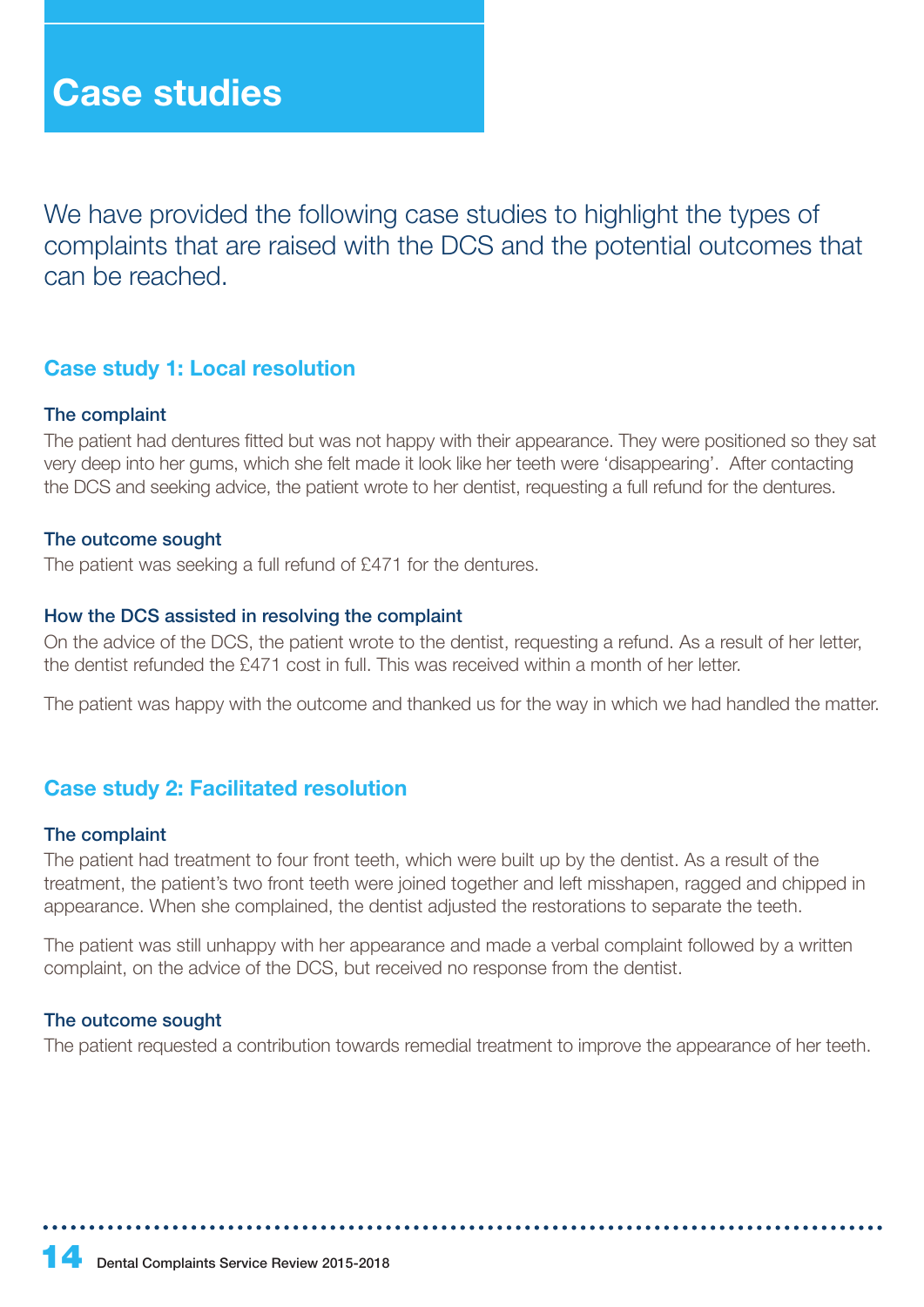#### How the DCS assisted in resolving the complaint

The DCS contacted the dentist as she had failed to respond to the patient's complaint. We explained that the patient was still awaiting a reply to her written complaint, even though the 10-working day guideline for response had expired.

The dentist confirmed that she had contacted her indemnifiers for advice and should be able to respond to the patient very shortly. In the meantime, she said she would get someone from the practice to acknowledge receipt of the complaint.

Six days later the patient contacted the DCS, confirming that she had been offered a full refund for the treatment carried out, which the patient was prepared to accept.

## **Case study 3: Facilitated resolution**

#### The complaint

The patient had a crown fitted to an upper tooth. The patient contacted the DCS after the crown fell out numerous times during the 12-month period following fitting.

#### The outcome sought

A full refund of £200.

#### How the DCS assisted in resolving the complaint

The DCS advised the patient to write to the dentist, with details of the complaint and the outcome he wanted, in line with the first stage of the process. After three weeks, the DCS contacted the patient for an update. The patient had not received a response to his complaint, so we asked him to send us a copy of the correspondence and a consent form.

When we contacted the dentist, he explained that he had advised the patient at the outset that fitting a crown to the tooth was not likely to be successful. He added that he had re-cemented the crown free of charge each time it fell off. The dentist explained this within a letter to the patient and provided a copy of the treatment plan which documented this.

Following a discussion with the patient and DCS, the patient agreed he had signed to say he accepted the treatment was against the dentist's clinical advice. He therefore agreed to accept the failure of the crown and through explanation by the dentist it concluded his complaint.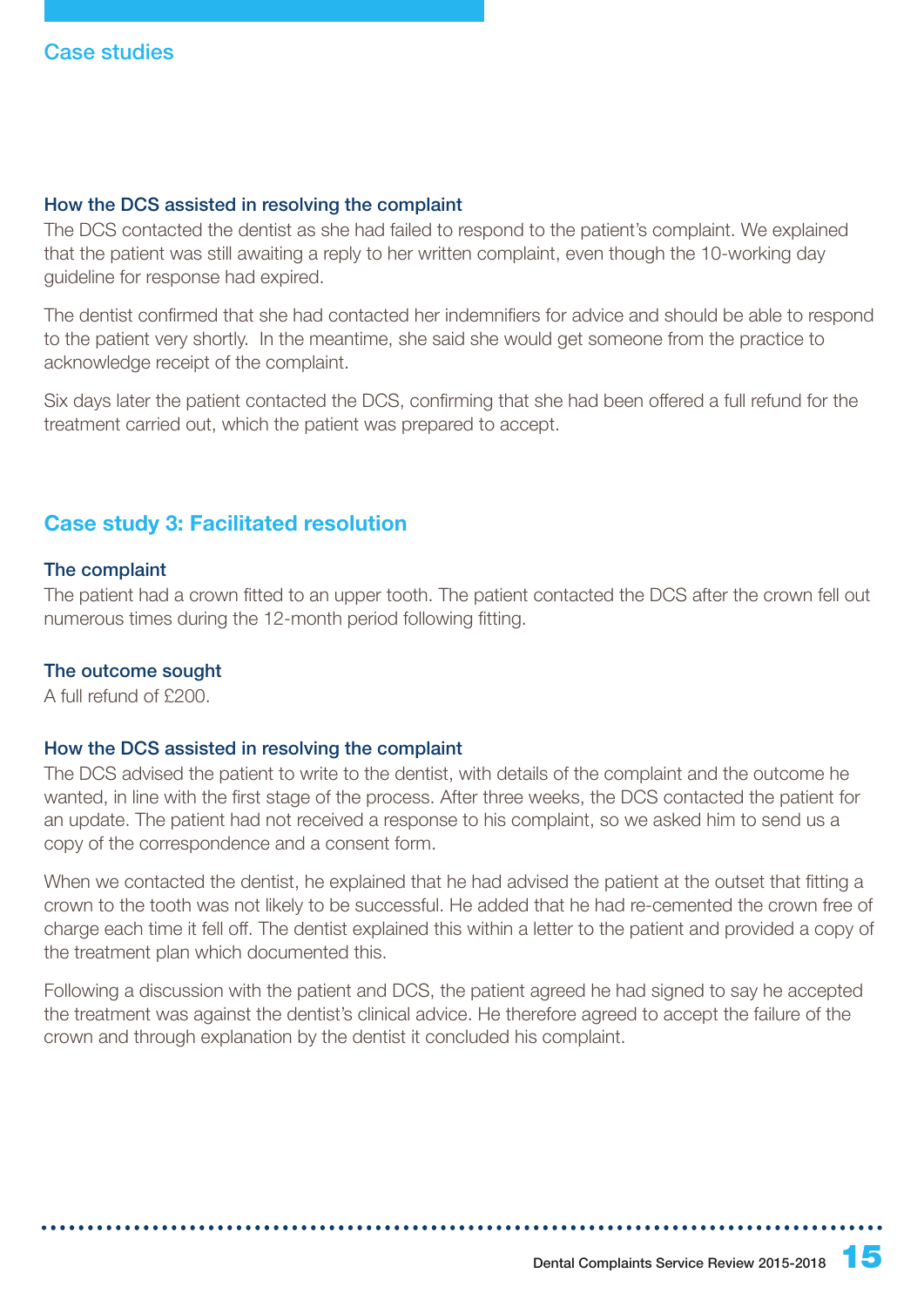## **Case study 4: Panel resolution**

#### The complaint

The patient paid approximately £2,000 for orthodontic work. However, a year later the patient became aware that the teeth on her lower jaw had moved position. Several months after that she noticed additional movement of her teeth in both her upper and lower jaw.

When she contacted her dentist to raise her concerns, the dentist provided her with a treatment plan and explained that further work was needed to remedy the situation. An additional fee of £210 was requested for this remedial work. The patient was not prepared to pay for additional work and requested that this should be carried out free of charge – a request which the dentist declined. As a result, the patient contacted the DCS.

#### The outcome sought

Full refund of £1,916.40.

#### How the DCS assisted in resolving the complaint

The DCS contacted the dentist, who agreed that the patient's current retainers would need to be remade. The additional charge requested was to cover laboratory costs. The dentist explained that the patient had waited six months before raising the concerns and this delay may have caused further movement of the patient's teeth. The dentist was not willing to provide the additional treatment free of charge, as the patient had not allowed for the resolution of the matter at the earliest opportunity. After taking advice from his defence organisation, the dentist wrote again to the patient, declining to offer a refund.

The matter could not be resolved at this stage so progressed for panel resolution. As a result of the panel facilitating the discussion, the dentist offered to cap the remedial work at the original amount of £210 and provided a fixed retainer for the lower jaw. The patient agreed to this resolution.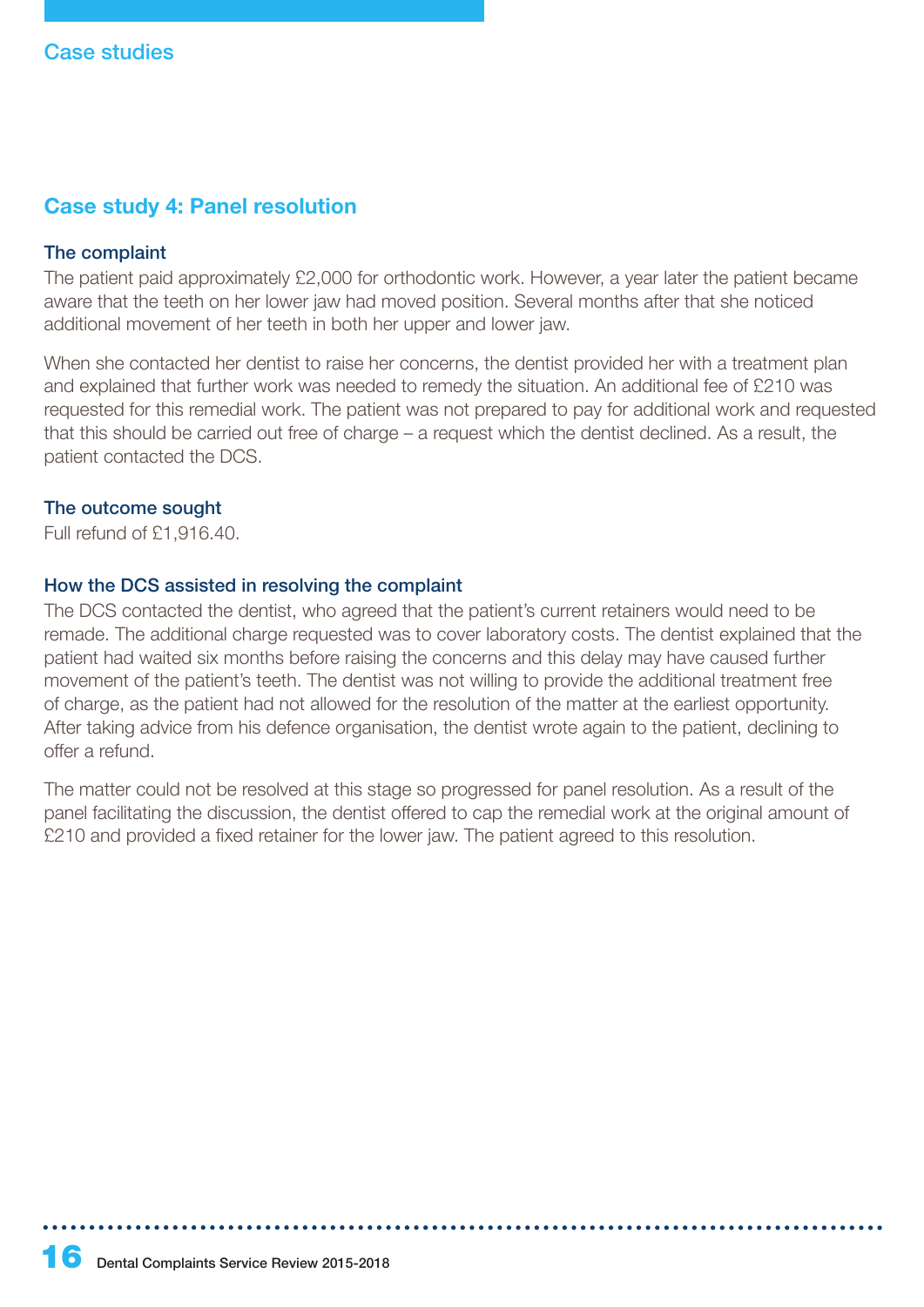We believe it is crucial to work with our stakeholders to achieve the best possible outcome for both the patient and dental professional. In this section we have provided feedback from some of these stakeholders which highlight their experiences of working with the DCS.

![](_page_16_Picture_2.jpeg)

#### Dental Defence Union (DDU)

"DDU believes the DCS provides a good service that is equally fair to complainants and to dentists. However, the rate of inappropriate referrals to the GDC's fitness to practise procedure was far too high and caused unnecessary distress to dentists. We welcome the fact the review identified this as a problem and addressed it so that FtP referrals have now reduced significantly."

![](_page_16_Picture_5.jpeg)

#### Medical and Dental Defence Union of Scotland (MDDUS)

"MDDUS recognises the hard work done by DCS in assisting with the resolution of complaints about private dental care and welcomes the inclusion of capitation schemes. Prompt resolution of complaints, assisted by the intervention of DCS, benefits the patient and practitioner alike.

![](_page_16_Picture_8.jpeg)

#### British Dental Association (BDA)

"The BDA believes that the DCS has a really important role to play in seeking to resolve complaints about private care. Effective early resolution can benefit dentists and patients alike, taking the stress out of a difficult situation. Reducing the number of complaints going through the GDC's formal processes is in everyone's interest."

![](_page_16_Picture_11.jpeg)

#### Dental Protection

"At a time when the future of healthcare professional regulation is being debated, the Dental Complaints Service continues to play an important role in the regulatory landscape of dentistry. Local resolution can be an invaluable part of the complaints process, and the DCS is to be commended for its work in sifting cases that would otherwise have progressed to the GDC's Fitness to Practise function. Those who engage with the DCS must have confidence in its operational independence from the GDC, and in its impartiality. The DCS must not only be independent and impartial – but it must be seen to be so. The DCS's relocation from its office in Croydon, to the GDC's London headquarters, means that they must redouble their efforts to demonstrate this independence and impartiality, to both dentists and patients."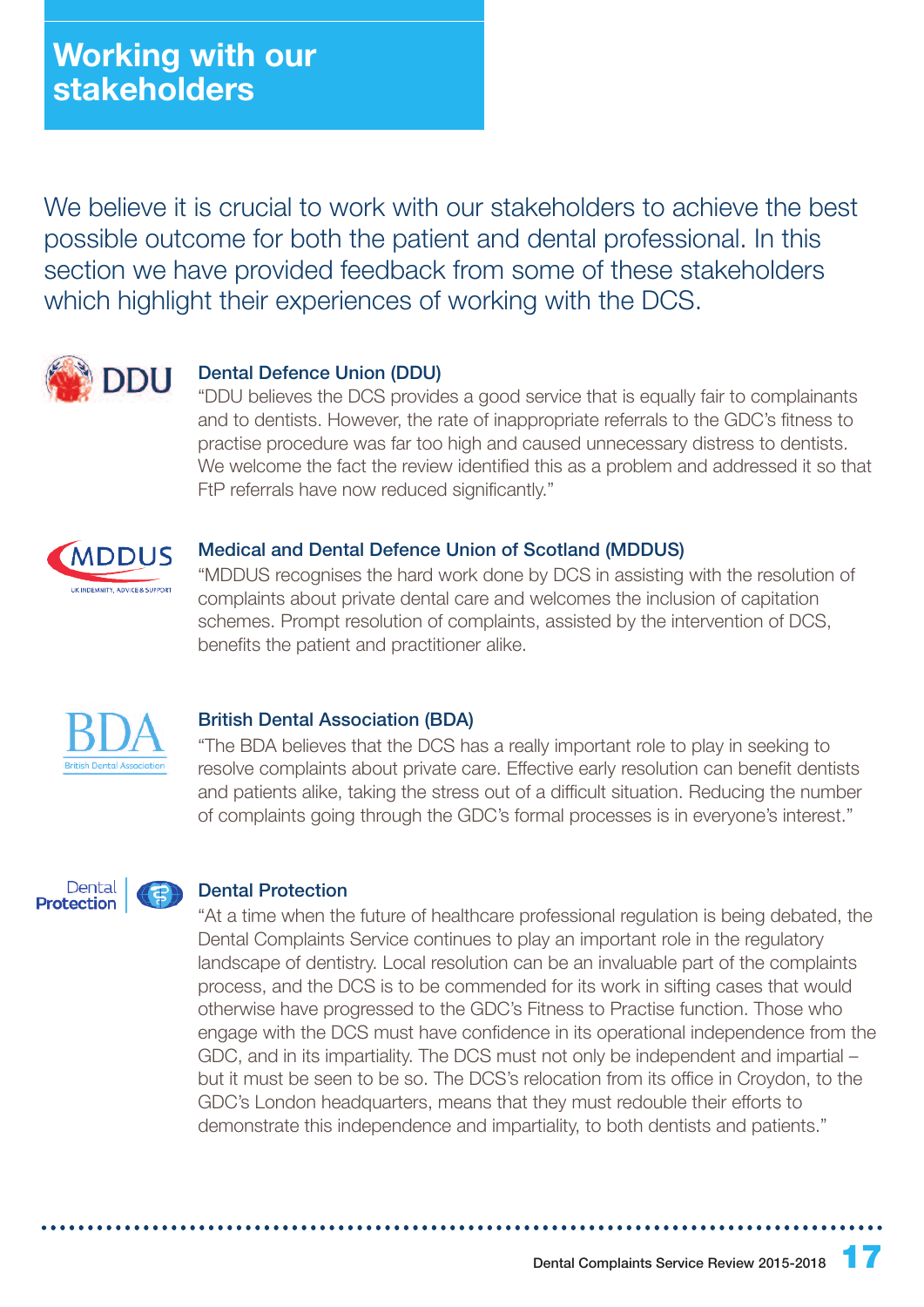## Working with our stakeholders

![](_page_17_Picture_1.jpeg)

#### Sue Boynton, Independent Dentolegal Consultant

The DCS provides a valuable service in situations where it has not been possible for the dental professional and patient to resolve a complaint in-house.

However, inappropriate referrals to fitness to practise procedures have caused concern and distress to dental professionals. The DCS' action in recognising and addressing this crucial issue is to be welcomed, as is the return of the Annual Report."

#### **Feedback from dental professionals**

"The negotiators / intermediaries are a really good stop point for both patients and clinicians. It's a half-way house, which allows you to gather your senses. It's really good, a great service."

"They listened to me and sorted the matter out. They made it simple. It felt like I was finally being listened to."

"I think it is a very good 'Gold Star' service, which should be rolled out more widely throughout the NHS."

## **Feedback from dental patients**

"I was very impressed that I was listened to attentively, and that a very clear plan of action was outlined for me. One that was very achievable and within very clear timelines."

"I really appreciate that the service is free, and the communication has been great. The staff are friendly and always willing to help."

"I definitely think contacting the DCS made all the difference in my dentist taking my complaint more seriously, so thank you for that!"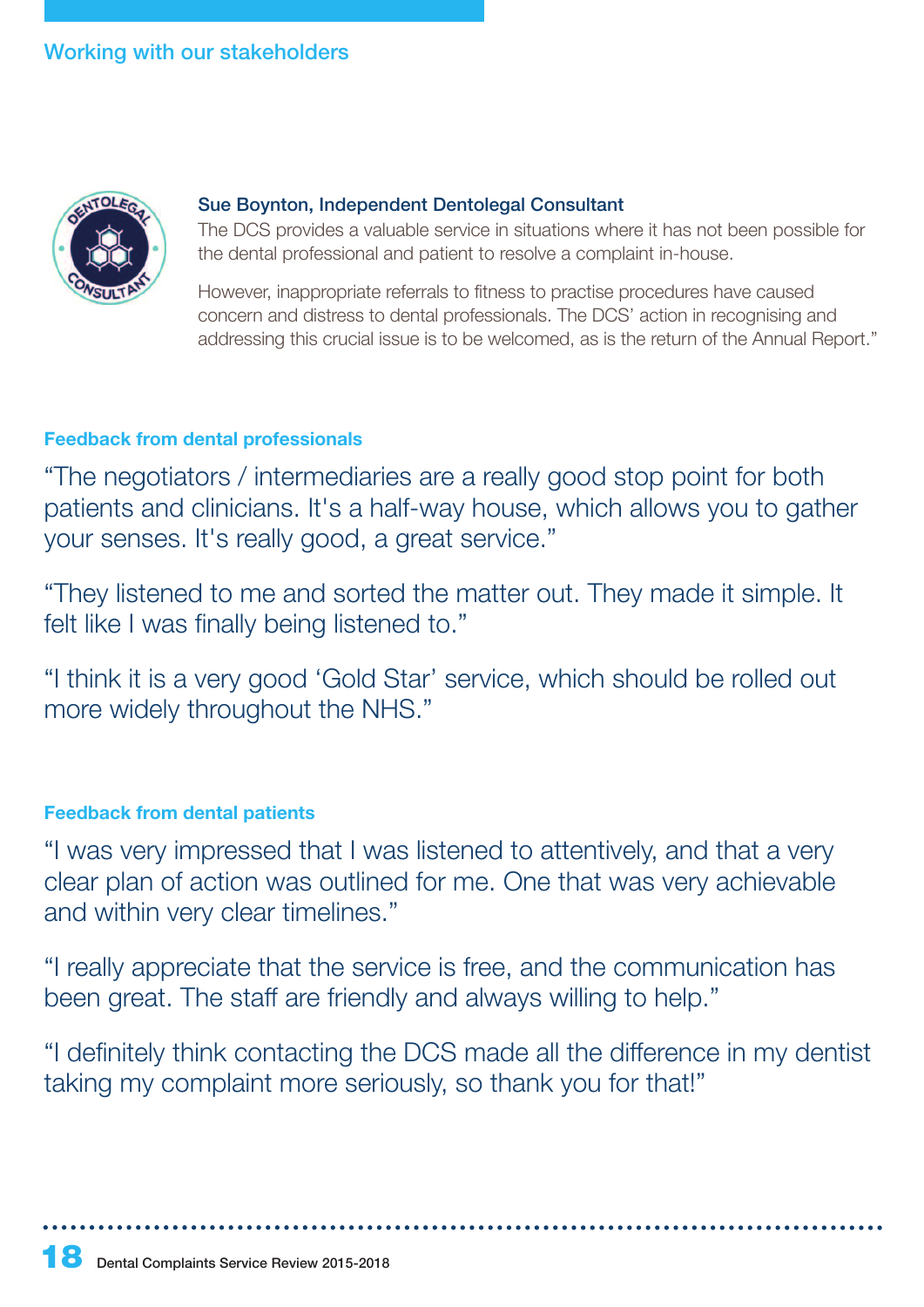Tom Scott, GDC Executive Director of Fitness to Practise Transition, explains how the second phase of the DCS review aims to ensure efficient and cost-effective handling of patients' complaints at all levels.

![](_page_18_Picture_2.jpeg)

The DCS is funded by the General Dental Council, which regulates more than 110,000 dental professionals across the UK. Its work is financed entirely through the fees that these professionals pay annually, so we need to ensure that we are delivering best value in all areas. This includes the way in which we run the DCS

In 2018, we made significant changes to the way in which the service was structured, as a result of the first phase of the review, which we commenced in 2017. This included moving offices from Croydon to Wimpole Street, to cut the costs of renting accommodation. We also restructured our operations. As a result, our cost base fell by 40% whilst our service offering was expanded and our service levels were maintained or improved.

But merely improving the efficiency of the way in which we provide a complaint handling service to private patients and those on private dental plans is not sufficient. During the 13 years that the DCS has been in existence, there have been significant changes in both the way in which dentistry is practised and the nature of patient expectations, including how any concerns they have about the service they receive should be handled. We need to ensure that the service provided reflects this. We also need to look more closely at how that service fits into the wider complaints handling structure – and who is best placed to operate it.

We are, therefore, now undertaking the second, more strategic review of DCS. This will build on the operational improvements delivered through Phase 1, considering how the service can be part of an effective system-wide approach to handling complaints.

This is part of the transformational work the GDC is currently undertaking to move regulation 'upstream', away from enforcement and towards preventing harm from occurring as outlined in Shifting the balance. We know that in order to achieve this, there must be an effective infrastructure for handling and resolving complaints at a local level; and we are determined that this service plays its part within this landscape effectively and efficiently.

We anticipate that the review will conclude in 2020 and the recommendations will be published in 2021. In the meantime, we will continue to provide a fair and impartial service to all patients who come to us for assistance in resolving their complaint for private treatment.

 $\sqrt{5}$ 

Tom Scott Executive Director Fitness to Practise Transition